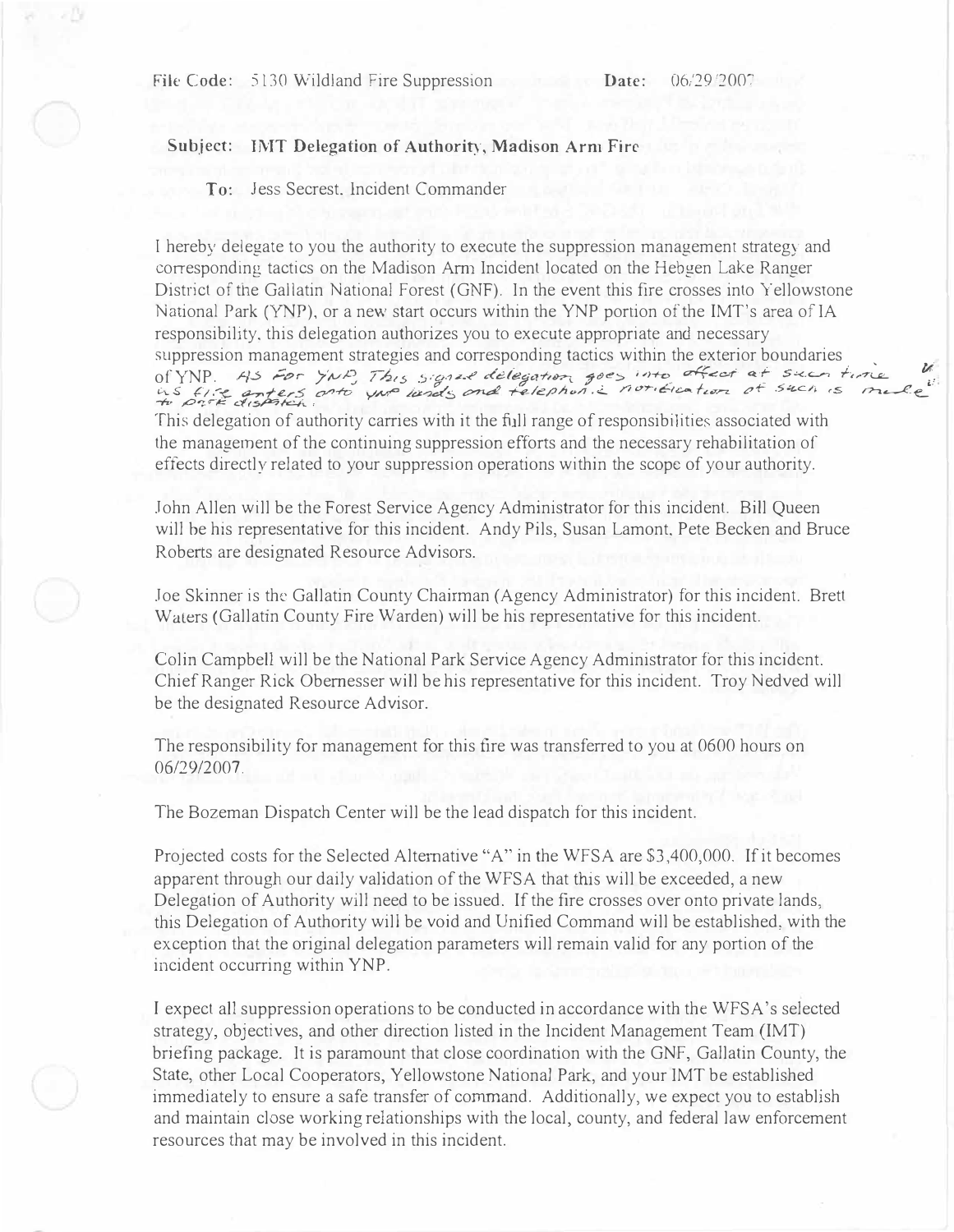. New wildland fires will remain the responsibility of the Gallatin NF or the respective Local Government Fire Protection Agency. Within your TFR you will be responsible for Initial Attack on Federal Lands only. New fires occurring on non-federal protection will be the responsibility of the respective Local Government Protection Agency. All new wildland fires discovered on Forest Service protection will be reported to the Bozeman lnteragency Dispatch Center. All new wildland fires discovered on NPS protection will be reponed to the YNP Fire Dispatch. The GNF Fire Duty Officer and the respective Dispatcher will retain the authority and responsibility for coordinating all initial and extended attack suppression management actions not assigned to your IMT. The Bozeman lnteragency Dispatch Center and YNP Fire Dispatch will coordinate with your IMT on any request for suppression assistance on any new wildland fires within or adjacent to your fire area. When your IMT has sufficient firefighting resources in place and is available to provide initial attack assistance to GNF and YNP, we may initiate discussions with you and define a mutually agreed to IMT initial attack response zone.

All new fires discovered on Local Government Protected lands will be reported to "911".

The WSFA 's Selected Alternative "A" identifies the rationale for the appropriate management response specific to this incident. The Forest Supervisor or his representative must approve mechanically constructed contingency lines built on Forest Service lands. Any YNP portion of the fire will be treated as wilderness and subject to MIST tactics. No mechanically constructed fire or contingency lines will be considered within YNP. All questions concerning potential resources impacts related to your strategic or tactical operations will be handled through the assigned Resource Advisors.

The IMT will provide Gallatin County a specific plan for information distribution. This list will include a news release and information flow to the County Commissioner, County Fire Warden, DES, Sheriffs Office, and Local Fire Departments. *Inciweb* will be updated on a regular basis.

The IMT will send a copy of the Incident Action Plan daily to the County Commissioner, Northside Rural Fire Department, West Yellowstone Fire Department, the City of West Yellowstone, the Gallatin County Fire Warden, Gallatin County Health and Gallatin County DES, and Yellowstone National Park Fire Dispatch.

IMT objectives are:

1. Make public, firefighter, and aviation safety your number one priority by using the Tactical Hazard Analysis (215A) as part of your operational planning process, ensuring all Incident Action Plans reflect this commitment to safety through the 10 Standard Firefighting Orders and the 18 Watch Out Situations; and if you cannot mitigate a tactical hazard, don't implement the corresponding tactical action.

2. Establish containment and control lines within the boundaries of the WFSA's Selected Alternative. Primary Protection values include the Lake Shore summer homes, Madison Arm Resort, the Baker's Hole summer homes, Baker's Hole and Rainbow Point Campgrounds, the West Yellowstone airport and the natural gas plant located at the north end of the airport.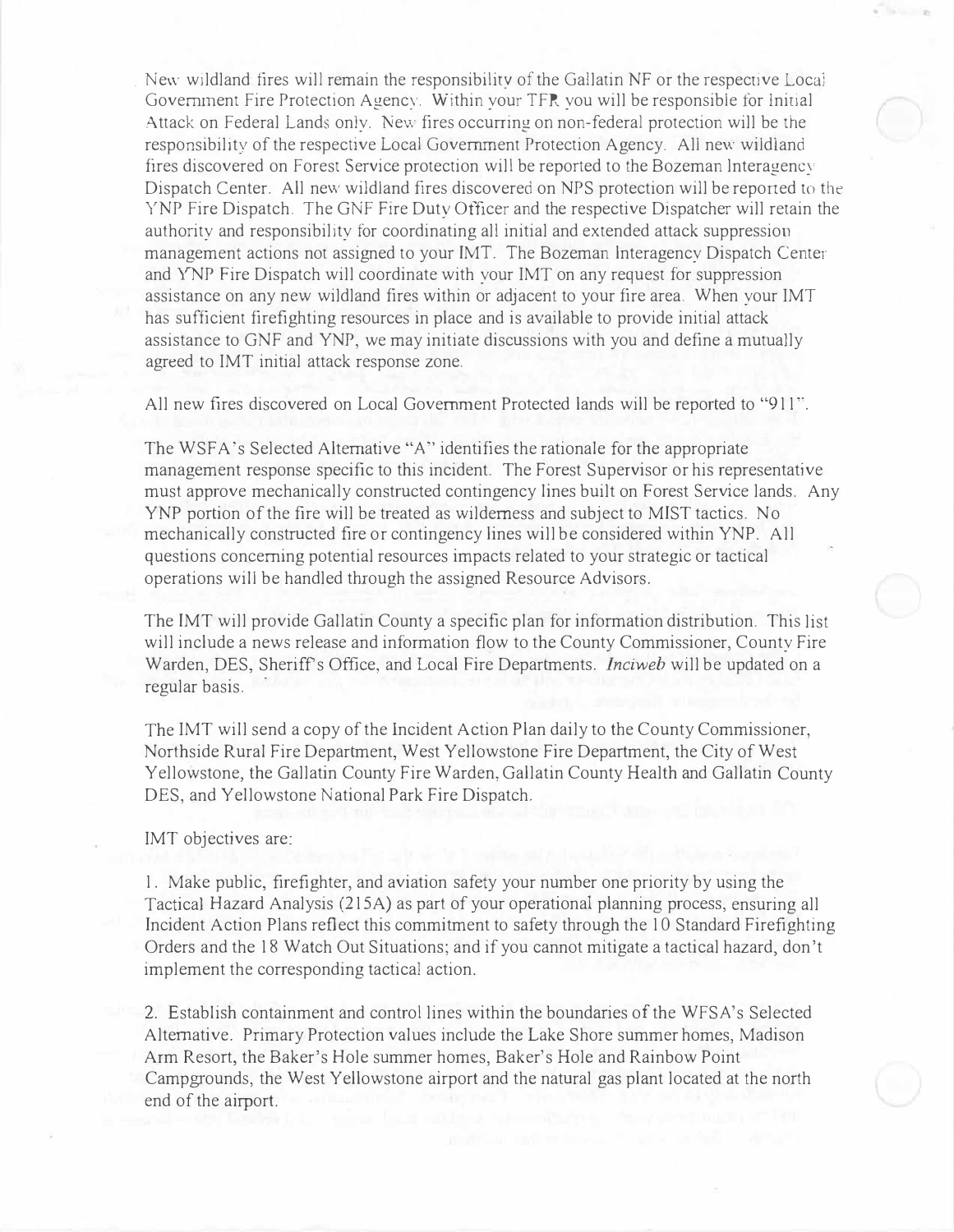3. Keep cost effectiveness. use of critical resources. and economic expenditures as an important part of your decision-making process: coordinate with the Gallatin National Forest Incident Business Advisor (IBA) and the assigned Line Officer to complete the daily validation and/or update the WFSA, but do not compromise public, firefighter, or aviation safety. Ensure that expenditures are commensurate with the values at risk.

4. Monitor cumulative fatigue. ensure all assigned .firefighter personnel receive adequate rest. and any operational period in excess of 16 hours requires documentation along with measures initiated to reduce fatigue.

5. Coordinate all tactical actions with the assigned Resource Advisor prior to execution. and develop a suppression rehabilitation plan for the impacts associated with those actions. Use MIST tactics as appropriate.

6. Frequent information contacts and meetings with the local community. as needed. are expected. Ensure prompt and accurate communication with the GNF, Gallatin County Commissioner, Sheriffs Office, Local Fire Departments, Yellowstone National Park, as well as private landowners and home owners and interested parties.

7. You will adhere to the Northern Rockies Work Environment Policy, which defines the work environment as a healthy, productive, harassment-free environment where ALL employees, contractors, and the public we serve are valued and treated with dignity and respect.

Again, please coordinate and work through the Bozeman lnteragency Dispatch Center as your needs arise. We will meet with you towards the end of this incident to discuss close out proceedings. Welcome and have a safe assignment.

Mn Allen Beputy Forest Supervisor Gallatin National Forest

Et shell

Colin Campbell Deputy Superintendent Yellowstone National Park

 $\mathcal{N}_\text{r}$ jess

Incident Commander

Joe *Skinner* Gallatin County Commissioner